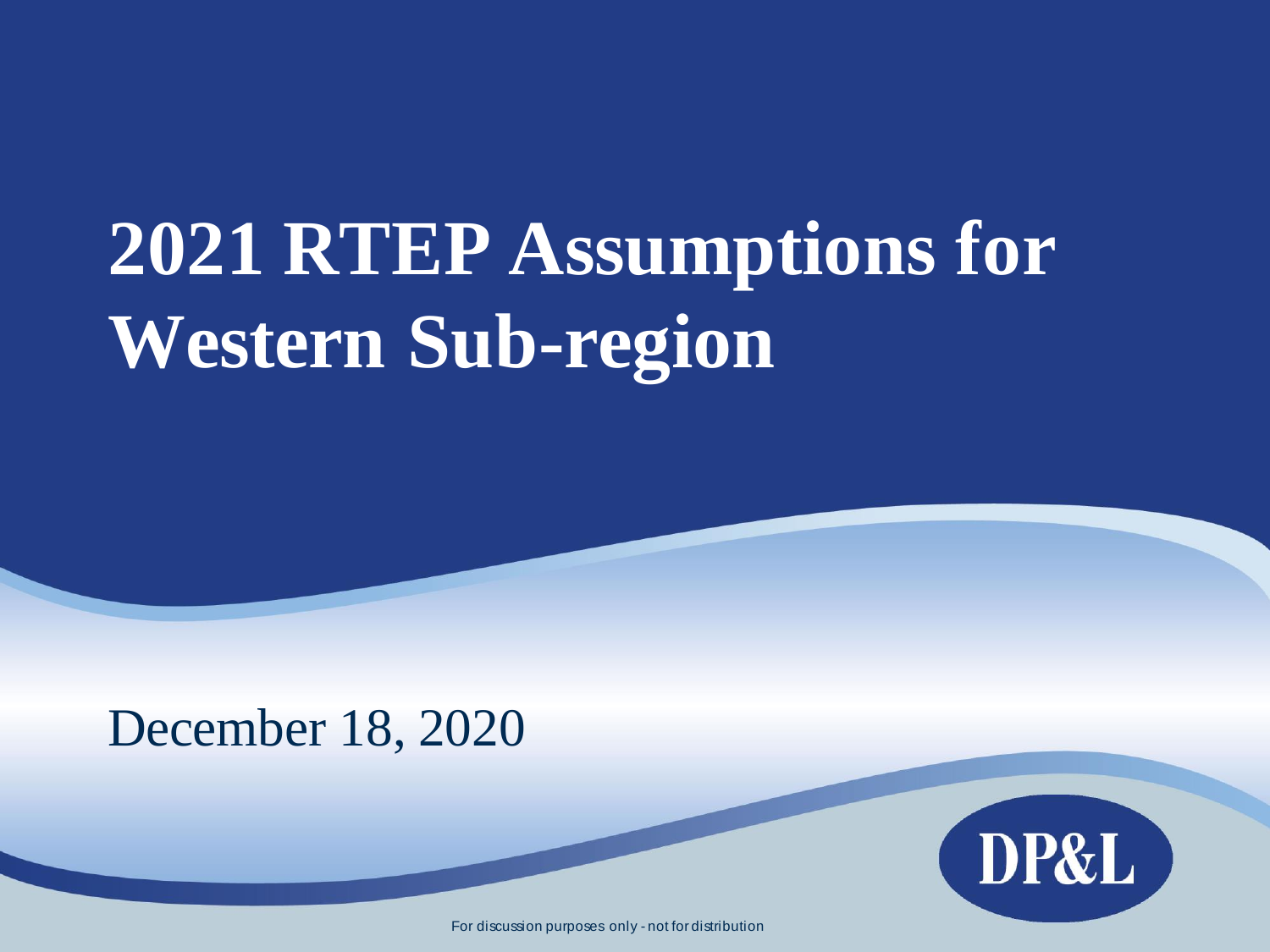## **2021 RTEP Assumptions**

## **Load Flow Cases**

- **DP&L participates in the development of**
	- **MMWG base cases**
	- **PJM RTEP cases**
- **Internal cases may be developed using either** 
	- **MMWG or**
	- **PJM base cases to study specific system conditions or customer requests**
- **Typical annual load flow model updates include but are not limited to** 
	- **Topology updates**
	- **Contingency updates**
	- **Updated load and generation profiles**
	- **Applicable ratings updates, etc.**

## **Loads**

- **DP&L is a summer peaking zone**
- **2020 actual: 3,296 MW non-coincident**
- **PJM projection for 2026: 3,227 MW non-coincident**

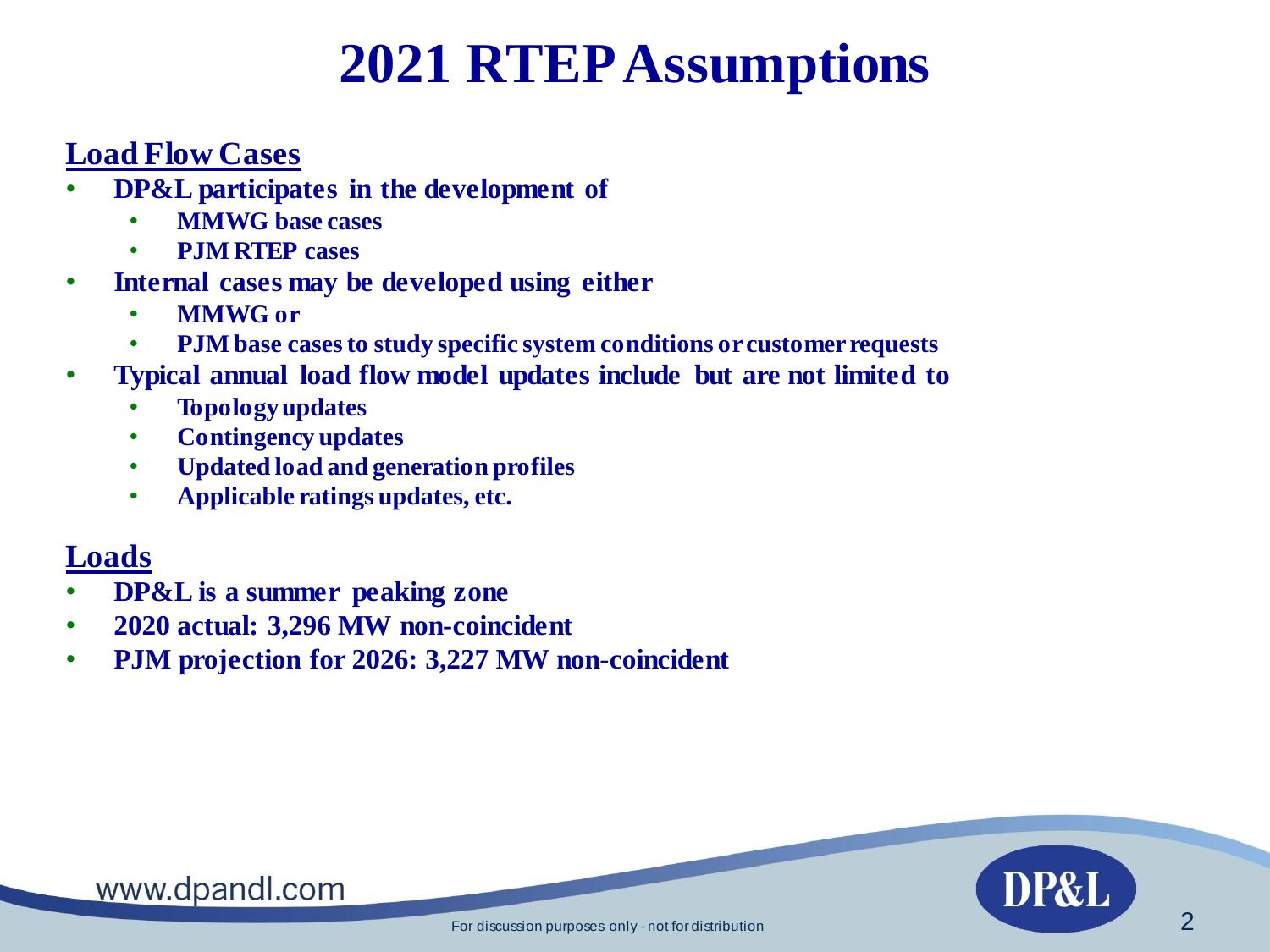## **Baseline Assessment**

### **Objective**

- **Evaluate projected transmission system performance to identify potential reliability criteria violations**
- **Propose system upgrades to resolve any violations and ensure NERC TPL, PJM, and DP&L reliability standards are met**

### **NERC Reliability Criteria**

• **[TPL-001-4 Transmission System Planning Performance Requirements](https://www.nerc.com/_layouts/15/PrintStandard.aspx?standardnumber=TPL-001-4&title=Transmission%20System%20Planning%20Performance%20Requirements&jurisdiction=United%20States)**

### **PJM Reliability Criteria**

- **Manual 14B**
- **[www.pjm.com/planning/planning-criteria.aspx](https://www.pjm.com/planning/planning-criteria/pjm-planning-criteria.aspx)**

### **DP&L Reliability Criteria**

- **FERC 715 filing**
	- **Updated criteria presented to Planning Committee in September 2019**
	- **<https://www.pjm.com/planning/planning-criteria/to-planning-criteria.aspx>**
- **Facility Connection Requirements**
	- **Configuration requirements further detailed in latest revision**
	- **Current split methodology changing in 2023, presented to Western TEAC in October 2020**
	- **Inverter Based Resource standard requirements further established in latest version**
	- **[www.pjm.com/planning/design-engineering/to-tech-standards.aspx](https://www.pjm.com/planning/design-engineering/to-tech-standards.aspx)**

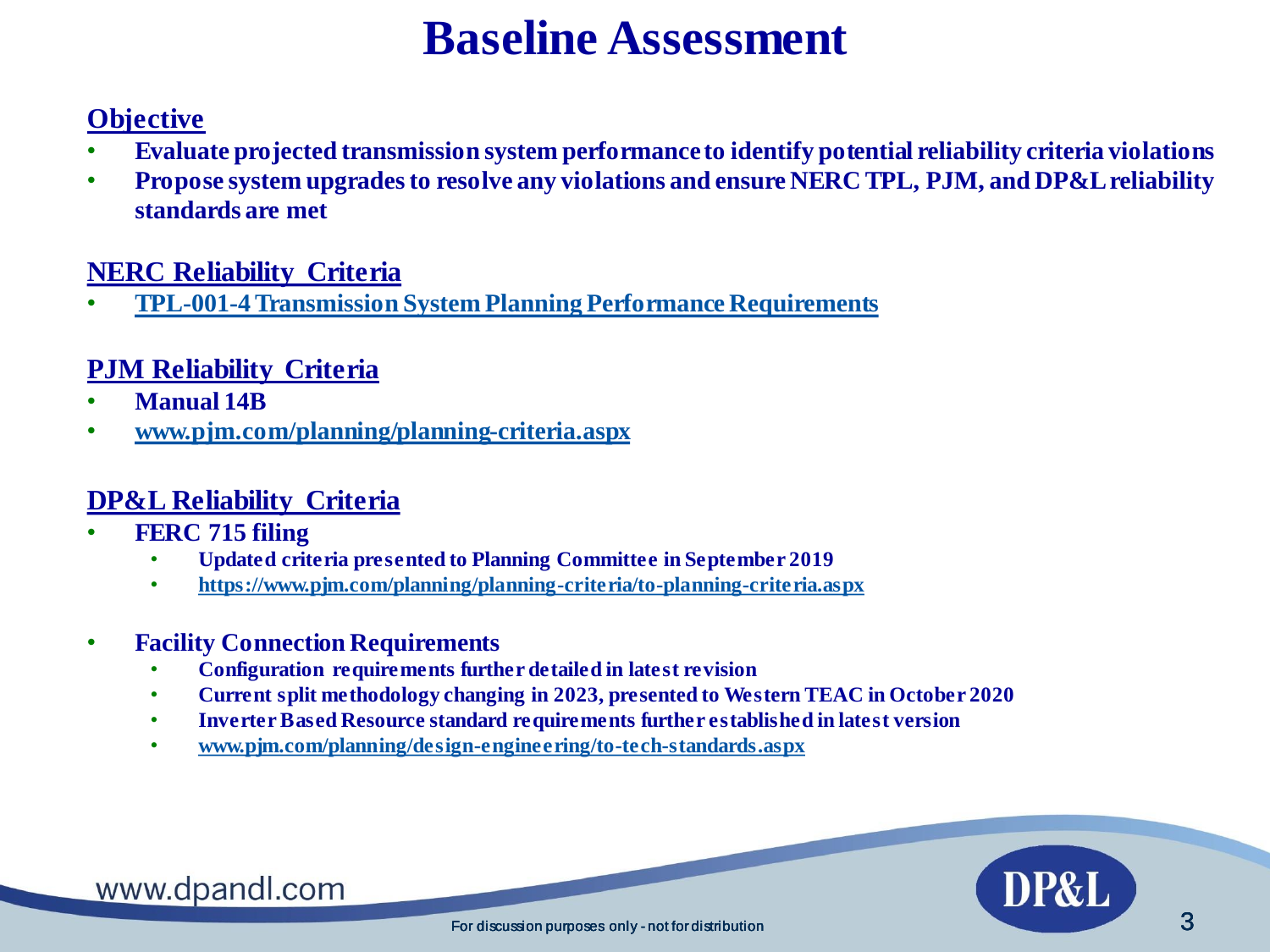## **Baseline Assessment**

## **Process**

- **Coordinate with PJM to identify and validate any potential reliability violations identified through PJM RTEP analysis and local assessment**
- **Baseline violations will be submitted to PJM in accordance with PJM's annual RTEP process**
- **PJM will review all validated violations at TEAC and/or Sub-regional RTEP Committees**
- **As required DP&L will submit Baseline upgrades to PJM according to PJM's annual open window processes**
- **All DP&L baseline proposals will be reviewed at PJM TEAC and/or Sub-regional RTEP Committees**
- **RTEP load flow cases will be made available through PJM, subject to PJM's NDA and CEII guidelines**

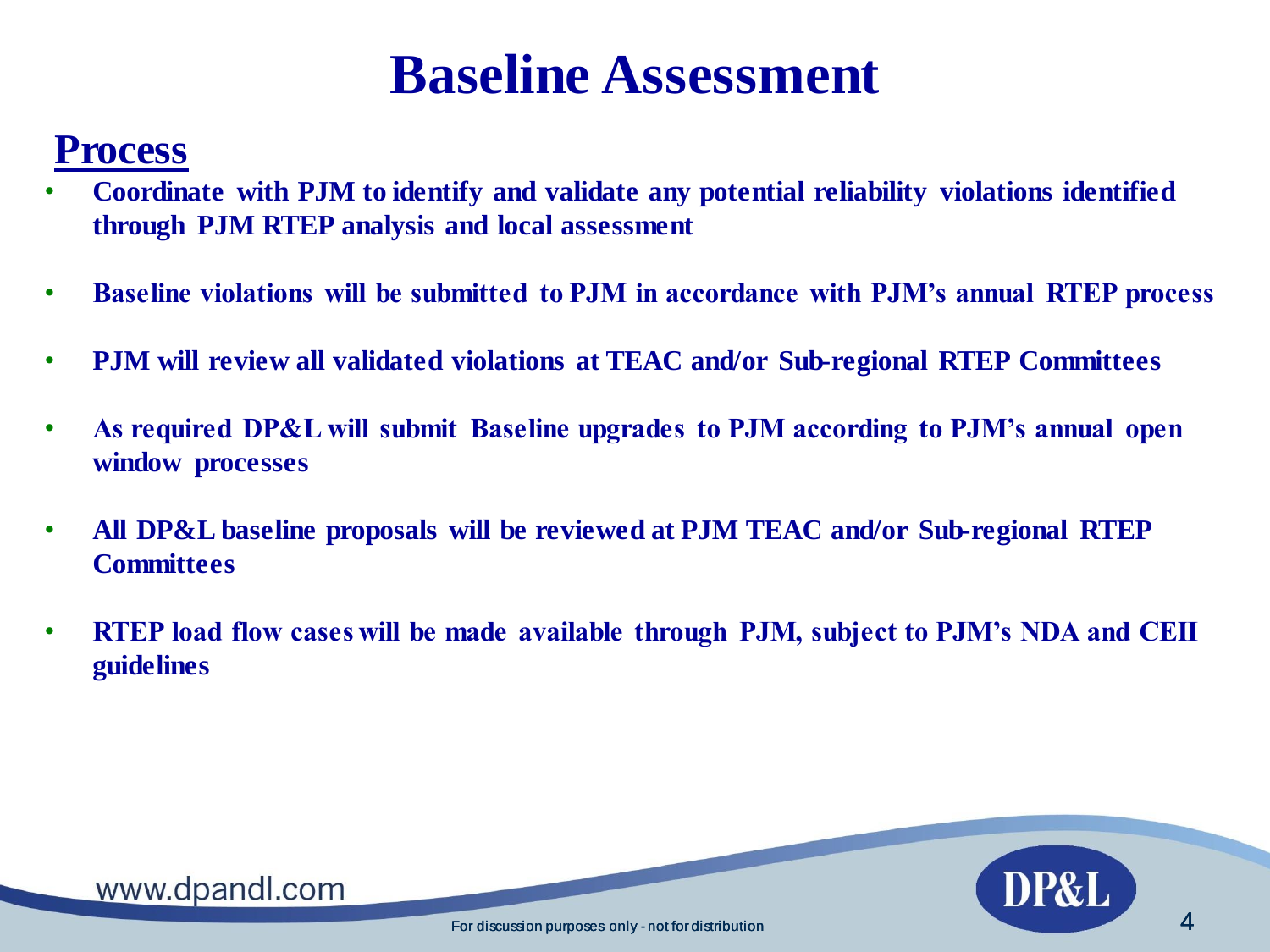## **DP&L Transmission Projects**

## **Supplemental Project Categories**

- **New or upgraded customer delivery points** 
	- **Service to new and existing customers**
	- **System improvements to serve new and existing customers**
- **Source for underlying distribution**
	- **Distribution or customer load growth**
	- **Distribution circuit ties**
- **System configuration improvements**
	- **Elimination of three terminal lines and hard taps**
	- **Mitigation of non-standard switching arrangements that can impact system/customer reliability**
	- **Enhance system operational flexibility through switching enhancements**
- **Operational Performance**
	- **Address facilities with historical outage performance concerns**
	- **Facility material condition**
	- **System operating conditions**

**All needs and solutions will be reviewed at the sub-regional TEAC meeting for stakeholder input as part of the M-3 Process**

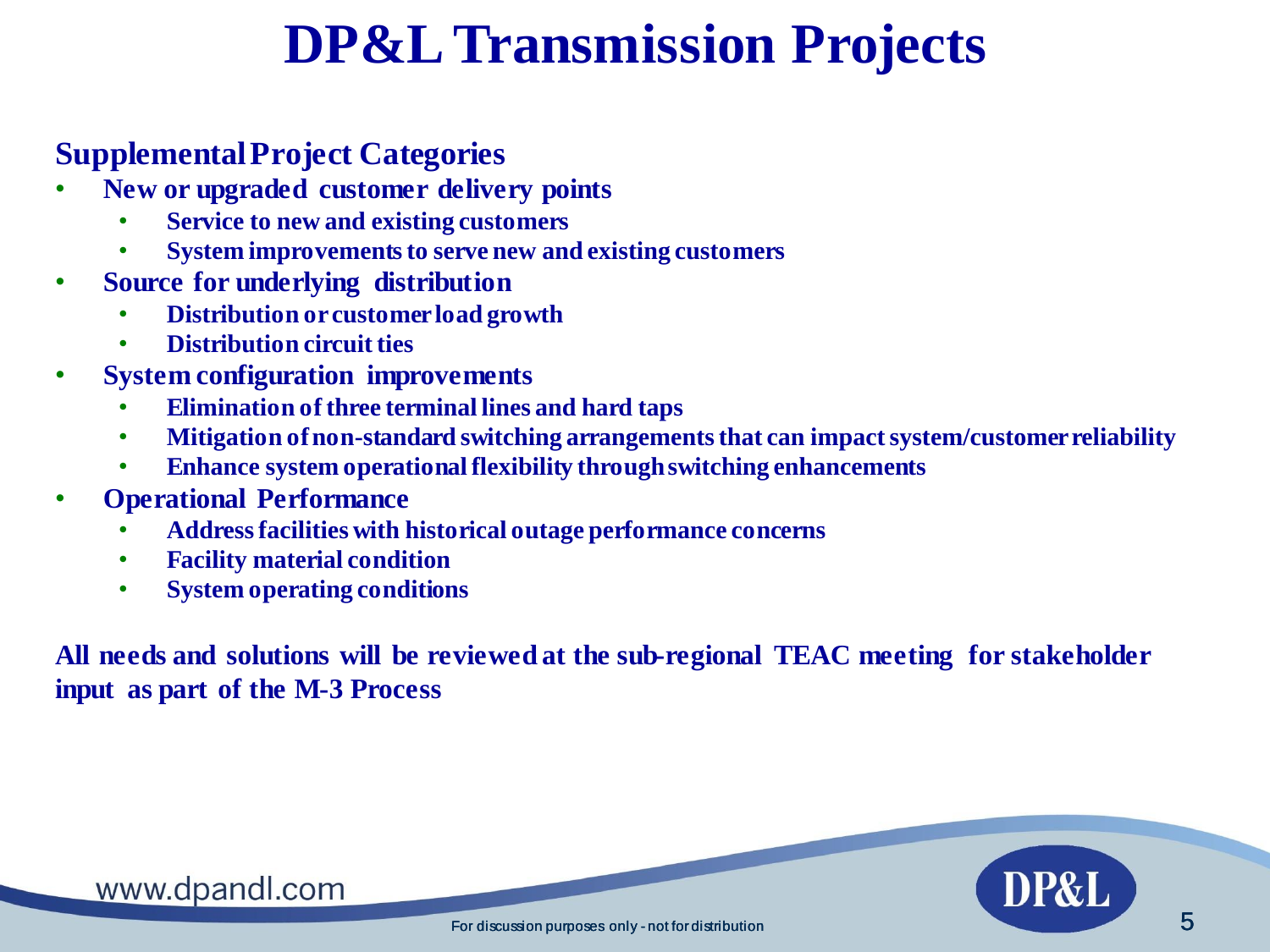# DP&L End of Life





For discussion purposes only - not for distribution 6 and 1 and 1 and 1 and 1 and 1 and 1 and 1 and 1 and 1 and 1 and 1 and 1 and 1 and 1 and 1 and 1 and 1 and 1 and 1 and 1 and 1 and 1 and 1 and 1 and 1 and 1 and 1 and 1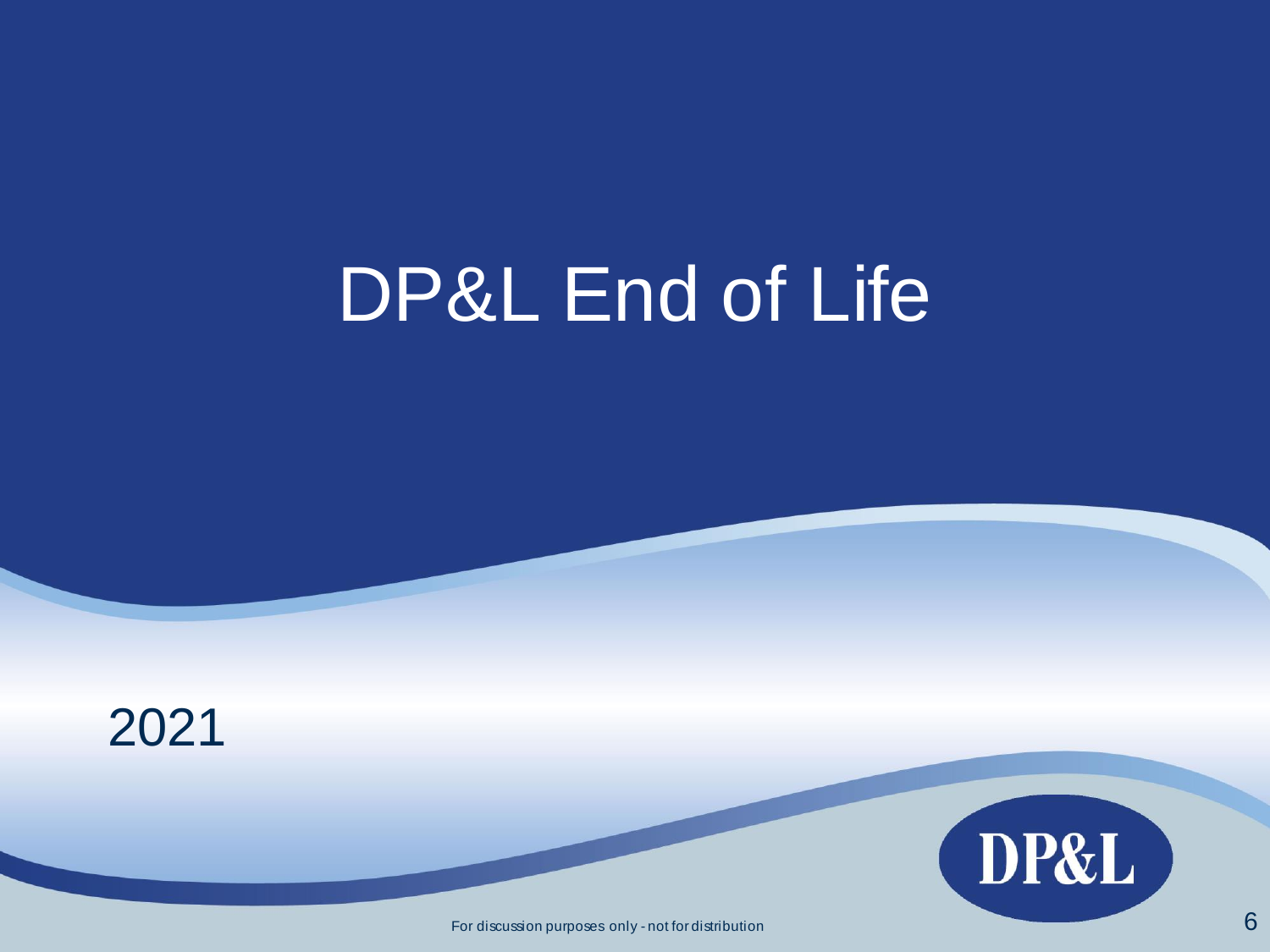## **DP&L Lifecycle Asset Management – End of Life**

### **Overview**

- **DP&L has developed an End of Life (EOL) Program pursuant to Attachment M-3 of the PJM Tariff.**
- **DP&L will utilize field equipment assessments through regular asset inspections, historical system performance, customer impacts, and real-time operational data to form the basis of our EOL program.**
- **The EOL program will function as part of DP&L's overall system lifecycle asset management program.**
- **The DP&L EOL program will specifically identify possible complete asset replacements for submittal to PJM in the form of an EOL Candidate List.** 
	- **The EOL Candidate List will include PJM BES transmission lines & all transmission transformer assets requiring complete replacement within the 5-year window covered by the annual RTEP process.**
- **If a facility listed in the EOL Candidate List requires potential complete replacement as determined by DP&L engineering staff, it will be advanced forward as a Need in the M-3 Process.**
- **If there is an overlap between a DP&L EOL Candidate facility and a PJM/DP&L planning criteria violation as part of the RTEP evaluation, PJM and DP&L will work jointly to confirm a possible overlap and communicate the overlap to stakeholders as required.**



DP&I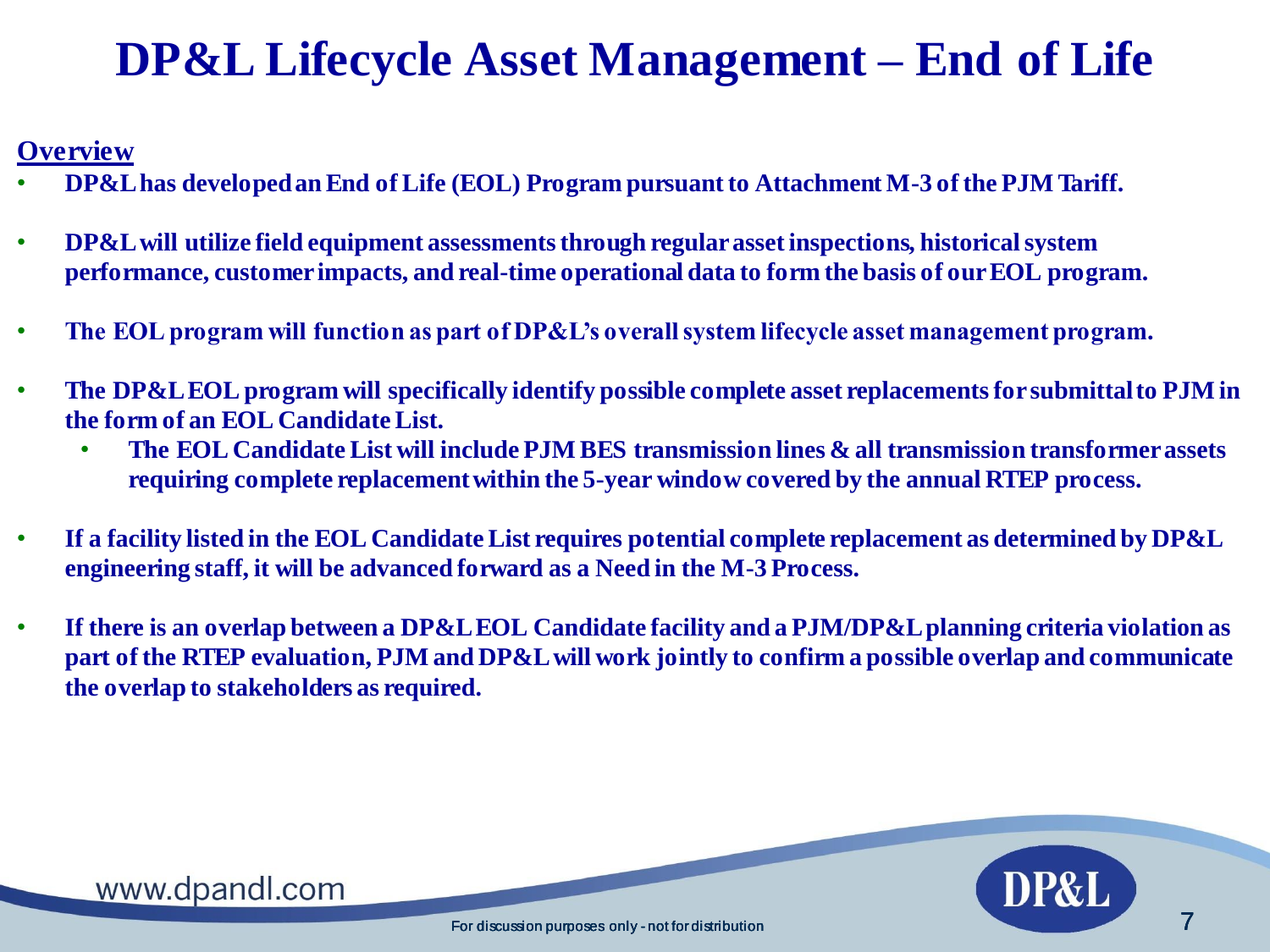## **Transmission Lines at End of Life**

#### **Transmission Line Evaluations**

- **DP&L Inspection Programs serve as a key input to the DP&L's overall lifecycle asset management program including EOL.**
	- **Transmission Lines will be inspected on a regular schedule based on the voltage of the line and the type of construction.**
	- **DP&L's program will include data from both ground inspections and aerial inspections from DP&L crews.**
- **DP&L Performance Review**
	- **The system performance review of the DP&L transmission system will be integrated into the overall lifecycle asset management program including EOL and may also serve as an input to the inspection program for poor performing circuits.**
		- **Facilities where condition issues are expected to be contributing to the underlying line performance will be prioritized as a feedback into the DP&L's Inspection Program.**
	- **Prioritizing inspections based upon known asset attributes including performance ensures assets are addressed prior to further degradation to system reliability and service to customers.**
- **Typical Inspection Points**
	- **Structure Condition**
	- **Grounding**
	- **Anchors and Guys**
	- **Joint Use**
	- **Insulators**
	- **Conductor and Static/Shield Wire**
	- **Structure Crossing**
- **Clearance**
- **Signage**
- **Soil and Pavement**
- **Right of Way Conditions**
- **Lightning Arresters**
- **Switches**
- **Animal Damage**
- **Vegetation**
- **Once a transmission line facility is placed on the EOL Candidate List based on the inspection points outlined above, DP&L engineering staff may consider the complete line condition, maintenance history, current design standards, performance, ability to do corrective maintenance, and other factors before the facility is advanced from the EOL Candidate List to a Need in the M-3 Process.**